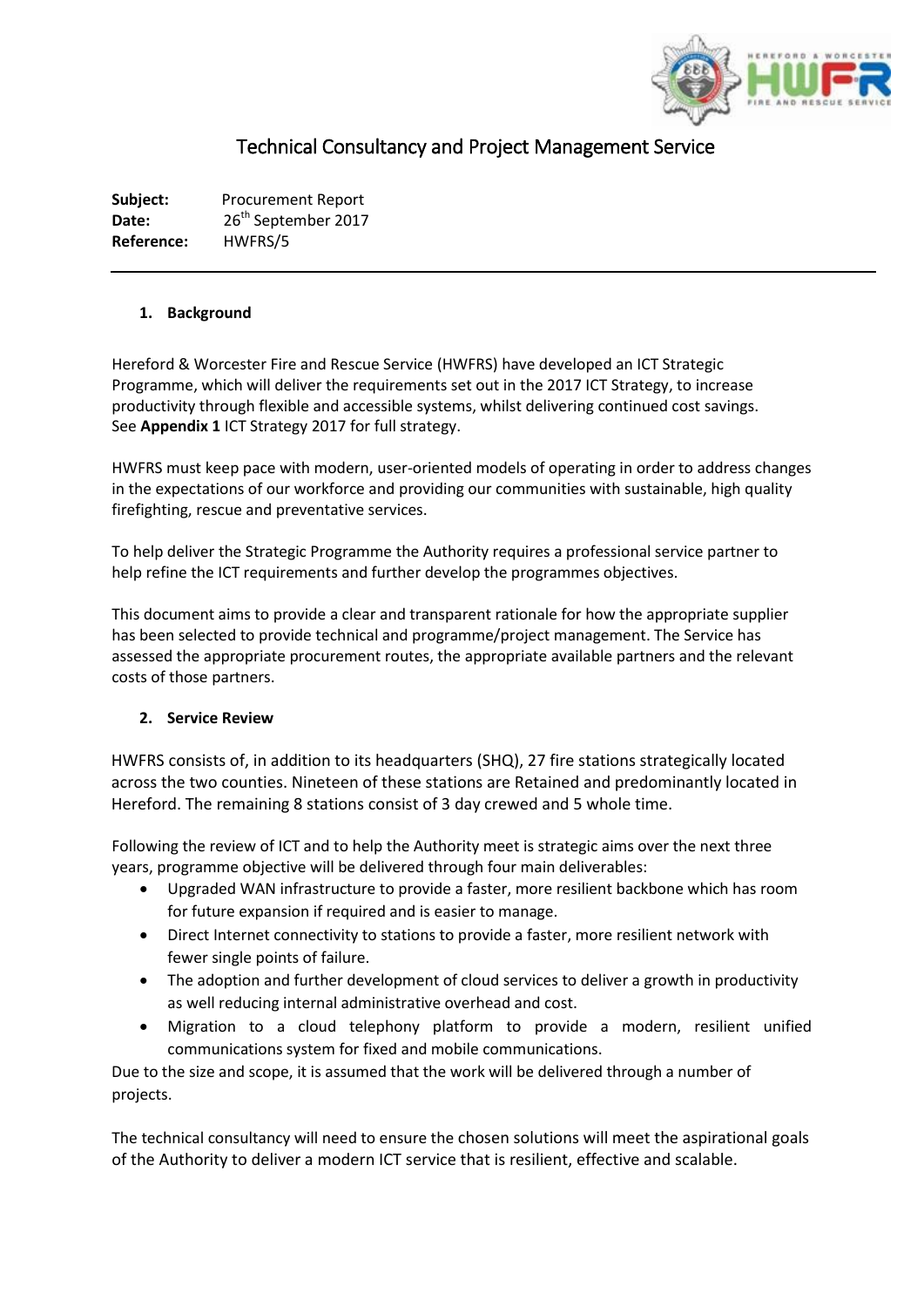They will need to help develop and implement a new Operating Model to support the new technologies and business processes. This will include both internal and 3<sup>rd</sup> party support structures.

They will also need to ensure during Delivery and Installation phases to ensure that ICT services are delivered in accordance with the specifications detailed in the original contracts and remain in line with the ongoing requirements of the Authority.

Based on the deliverable the Head of Corporate Services and Head of ICT reviewed and agreed based on the Authorities operational requirements a user specification inline with current legislation.

As part HWFRS review and finalising the process the following documents were agreed.

# Finalising of Tender Documents

- 1. Statement of Requirements **Appendix 2**
- 2. Appendix A- Evaluation Criteria **Appendix 3**

The specification structure was agreed and the following criteria would be used to assess the overall economic advantages of the tender proposals:-

- **Price 40%**
	- -Technical 15%
	- Programme/Project Management 25%
- **Quality (60%)**

The Authority require an 18 month contract for the provision of ICT Technical Consultancy and Project Management Services, with the option of purchasing additional days if required.

#### **3. Procurement**

The Tender for the provision of ICT Technical Consultancy and Project Management Services was advertised on 23<sup>rd</sup> July 2017, with a closing date for applications on 28<sup>th</sup> July 2017.

This was undertaken as an open tender under EU threshold, via the Bluelight EU Supply e-Tendering Portal.

#### **4. Evaluation Stage**

Evaluation Stages

- Stage 1- Evaluated Price (40%)
- Stage 2- Quality (60%)
- Stage 3- No amplification/clarification requested by HWFRS

Evaluation questions were based on the following overarching criteria and weighted scores:

| <b>Award Criteria</b>                  |       | Weightings |  |  |
|----------------------------------------|-------|------------|--|--|
| Price                                  |       |            |  |  |
| Technical                              | 15%   | 40%        |  |  |
| Programme/Project Management           | 25%   |            |  |  |
| <b>Quality (Meeting Specification)</b> |       | 60%        |  |  |
|                                        | TOTAL | 100%       |  |  |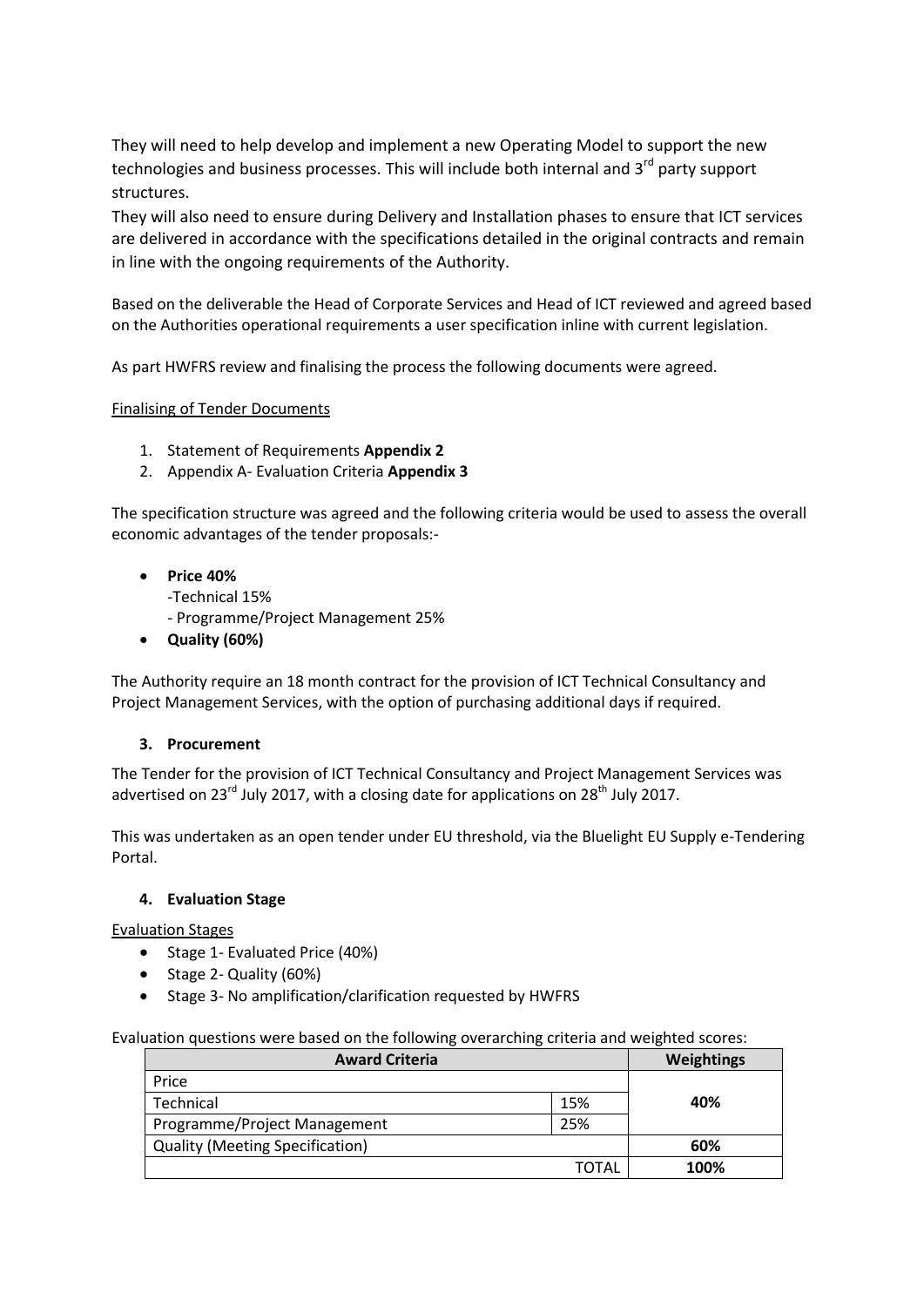Six bids were received from the suppliers listed below.

Suppliers

- 1. Risual Ltd
- 2. ask-4 Business Solutions Limited
- 3. Attempero Limited
- 4. CAA Communications Limited
- 5. Civica Ltd
- 6. Veritate Ltd

# **Stage 1- Price (40%)**

A full cost evaluation was carried out on both of the suppliers returned pricing schedules based on the initial contract period (18 months).

# **Stage 2- Quality (60%)**

#### Technical & Quality, Training and Warranty

The suppliers tenders submissions were reviewed against the above criteria and specification (**Appendix 2-3**) with the evaluation panel consisting of Head of Corporate Services and Procurement and Contracts Manager, agreeing, through consensus, an overall score for each question.

The below table summaries the weighted scores achieved by each of the six suppliers

| <b>Question</b>    | <b>Risual</b> | ask 4  | <b>Attempro</b> | <b>CAA</b> | Civica | <b>Veritate</b> |
|--------------------|---------------|--------|-----------------|------------|--------|-----------------|
| Price 40%          | 20%           | 31.8%  | 22.1%           | 40%        | 19.6%  | 30.7%           |
| Quality (60%)      | 41.1%         | 39.1%  | 60%             | 57.1%      | 55%    | 38%             |
| <b>Total score</b> | 61.13%        | 70.88% | 82.10%          | 97.12%     | 74.60% | 67.70%          |
|                    |               |        |                 |            |        |                 |

# 5. Recommended Decision

CAA Communications is appointed for the provision of ICT Technical Consultancy and Project Management Services.

Contract Value would be £103,500 (12 month contract) which will commence  $8<sup>th</sup>$  September 2017.

# **6. Efficiencies**

It is expected that the Authority will deliver these programmes within the original budget through detailed project plans that will be regularly reviewed. As well as an estimated saving of 55% made against the allocated budget for the Programme based on the contract value.

# **7. Full Audit trail (including Specification/Scoring matrix)**

[http://sharepoint1/sites/Procurement/Contracts/ICT/HWFRS5%20ICT%20Technical%20Consultancy](http://sharepoint1/sites/Procurement/Contracts/ICT/HWFRS5%20ICT%20Technical%20Consultancy%20and%20Project%20Manag/Forms/AllItems.aspx?RootFolder=%2Fsites%2FProcurement%2FContracts%2FICT%2FHWFRS5%20ICT%20Technical%20Consultancy%20and%20Project%20Manag%2FCAA%20Communications%20Ltd&FolderCTID=0x012000E7B0F5E8196CE04BB60A99DAF50EBAAE&View=%7bDF123430-F360-4AB5-A6CE-848423F731A0%7d) [%20and%20Project%20Manag/Forms/AllItems.aspx?RootFolder=%2Fsites%2FProcurement%2FCont](http://sharepoint1/sites/Procurement/Contracts/ICT/HWFRS5%20ICT%20Technical%20Consultancy%20and%20Project%20Manag/Forms/AllItems.aspx?RootFolder=%2Fsites%2FProcurement%2FContracts%2FICT%2FHWFRS5%20ICT%20Technical%20Consultancy%20and%20Project%20Manag%2FCAA%20Communications%20Ltd&FolderCTID=0x012000E7B0F5E8196CE04BB60A99DAF50EBAAE&View=%7bDF123430-F360-4AB5-A6CE-848423F731A0%7d) [racts%2FICT%2FHWFRS5%20ICT%20Technical%20Consultancy%20and%20Project%20Manag%2FCA](http://sharepoint1/sites/Procurement/Contracts/ICT/HWFRS5%20ICT%20Technical%20Consultancy%20and%20Project%20Manag/Forms/AllItems.aspx?RootFolder=%2Fsites%2FProcurement%2FContracts%2FICT%2FHWFRS5%20ICT%20Technical%20Consultancy%20and%20Project%20Manag%2FCAA%20Communications%20Ltd&FolderCTID=0x012000E7B0F5E8196CE04BB60A99DAF50EBAAE&View=%7bDF123430-F360-4AB5-A6CE-848423F731A0%7d) [A%20Communications%20Ltd&FolderCTID=0x012000E7B0F5E8196CE04BB60A99DAF50EBAAE&Vie](http://sharepoint1/sites/Procurement/Contracts/ICT/HWFRS5%20ICT%20Technical%20Consultancy%20and%20Project%20Manag/Forms/AllItems.aspx?RootFolder=%2Fsites%2FProcurement%2FContracts%2FICT%2FHWFRS5%20ICT%20Technical%20Consultancy%20and%20Project%20Manag%2FCAA%20Communications%20Ltd&FolderCTID=0x012000E7B0F5E8196CE04BB60A99DAF50EBAAE&View=%7bDF123430-F360-4AB5-A6CE-848423F731A0%7d) [w={DF123430-F360-4AB5-A6CE-848423F731A0}](http://sharepoint1/sites/Procurement/Contracts/ICT/HWFRS5%20ICT%20Technical%20Consultancy%20and%20Project%20Manag/Forms/AllItems.aspx?RootFolder=%2Fsites%2FProcurement%2FContracts%2FICT%2FHWFRS5%20ICT%20Technical%20Consultancy%20and%20Project%20Manag%2FCAA%20Communications%20Ltd&FolderCTID=0x012000E7B0F5E8196CE04BB60A99DAF50EBAAE&View=%7bDF123430-F360-4AB5-A6CE-848423F731A0%7d)